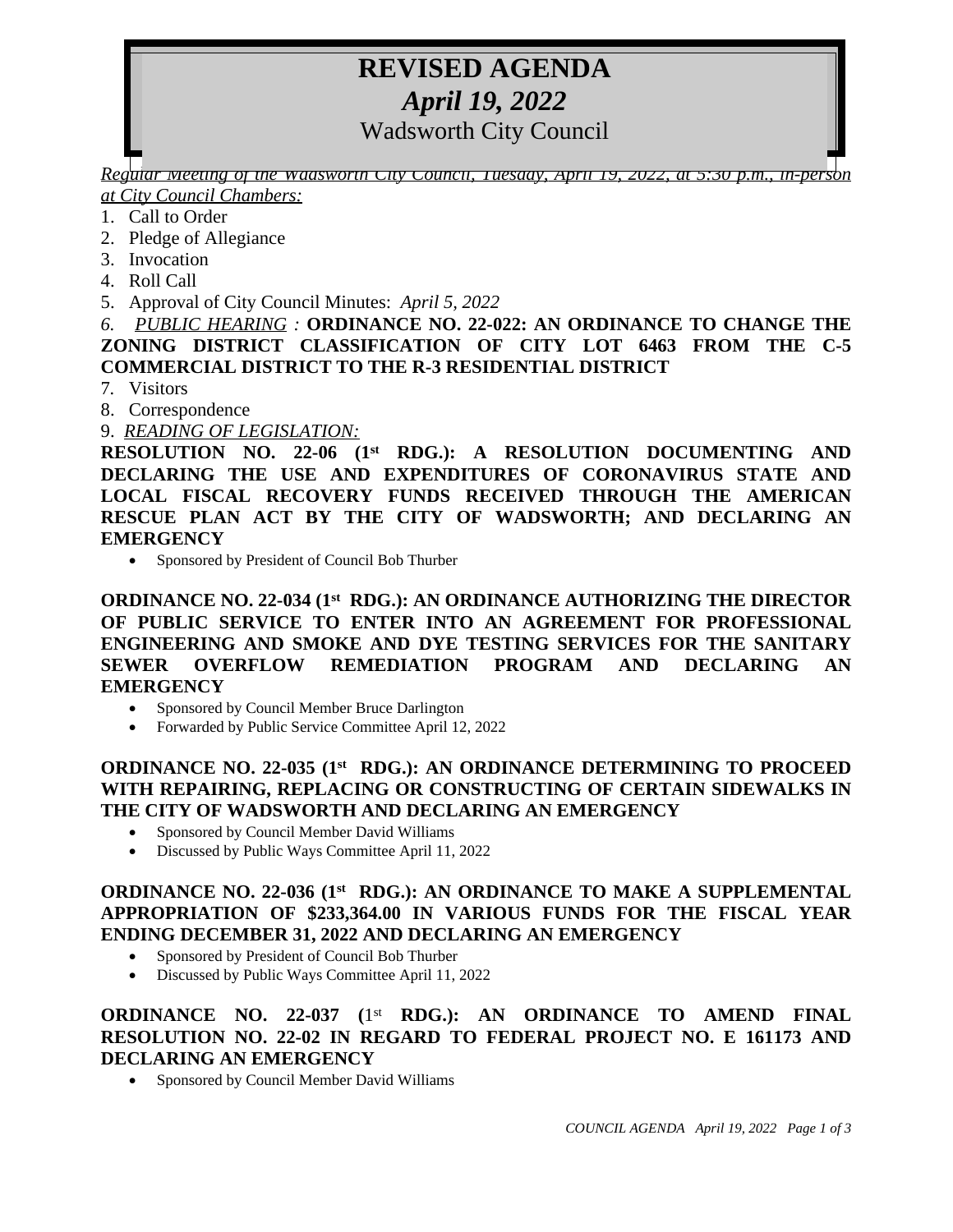## **ORDINANCE NO. 22-038 (1st RDG.): AN ORDINANCE TO AUTHORIZE THE DRAWING OF A WARRANT IN AN AMOUNT NOT TO EXCEED \$289,170.00 FOR THE PAYMENT OF THE AMOUNT DUE UPON A CONTRACT WITH THE OHIO DEPARTMENT OF TRANSPORTATION AND TO DECLARE AN EMERGENCY**

Sponsored by President of Council Bob Thurber

## **ORDINANCE NO. 22-039 (1st RDG.): AN ORDINANCE TO AUTHORIZE THE DRAWING OF A WARRANT IN AN AMOUNT NOT TO EXCEED \$9,456.00 FOR THE PAYMENT OF THE AMOUNT DUE UPON A CONTRACT WITH AK CONSTRUCTION AND TO DECLARE AN EMERGENCY**

Sponsored by President of Council Bob Thurber

**ORDINANCE NO. 22-040 (**1 st **RDG.): AN ORDINANCE FINDING THE EXISTENCE OF A REAL AND PRESENT EMERGENCY IN CONNECTION WITH THE OPERATION AND MAINTENANCE OF THE DEPARTMENT OF PUBLIC SERVICE NECESSITATING AUTHORIZING THE DIRECTOR OF PUBLIC SERVICE TO PURCHASE A DOUBLE AXLE PACKER TRUCK FROM BEST EQUIPMENT CO. OF OHIO THE PURCHASE OF AUTHORIZING WITHOUT FORMAL BIDDING AND ADVERTISING AND DECLARING AN EMERGENCY**

- Sponsored by Council Member Bruce Darlington
- Forwarded by Public Service Committee April 12, 2022

**ORDINANCE NO. 22-041 (**1 st **RDG.):AN ORDINANCE AUTHORIZING AND DIRECTING THE DIRECTOR OF PUBLIC SERVICE TO ADVERTISE FOR AND RECEIVE BIDS AND ENTER INTO A CONTRACT FOR THE PURCHASE OF A FORTY TWO FOOT WORKING HEIGHT ARTICULATING-TELESCOPING AERIAL BASKET TRUCK AND DECLARING AN EMERGENCY** 

- Sponsored by Council Member Bruce Darlington
- Forwarded by Public Service Committee April 12, 2022

**ORDINANCE NO. 22-042 (1st RDG.): AN ORDINANCE AUTHORIZING THE DIRECTOR OF PUBLIC SERVICE TO PURCHASE A 2023 FREIGHTLINER M2 106 CONVENTIONAL CHASSIS THROUGH PARTICIPATION IN AN OHIO DEPARTMENT OF ADMINISTRATIVE SERVICES CONTRACT AND DECLARING AN EMERGENCY** 

- Sponsored by Council Member Bruce Darlington
- Forwarded by Public Service Committee April 12, 2022

## **ORDINANCE NO. 22-043 (1 st RDG.): AN ORDINANCE TO MAKE AN APPROPRIATION OF \$1,507,742.00 IN THE FIRE EQUIPMENT RESERVE FUND 437 FOR PURPOSES OTHER THAN PERSONAL**

- Sponsored by President of Council Bob Thurber
- Revised April 19, 2022

**ORDINANCE NO. 22-044 (**1 st **RDG.): AN ORDINANCE AUTHORIZING THE DIRECTOR OF PUBLIC SERVICE TO ENTER INTO AN AGREEMENT WITH THE OHIO DEPARTMENT OF TRANSPORTATION (ODOT) TO PARTICIPATE IN THE OHIO DEPARTMENT OF TRANSPORTATION (ODOT) ANNUAL ROAD SALT BID IN ACCORDANCE WITH DIVISION (B) OF SECTION 5513.01 OF THE OHIO REVISED CODE AND DECLARING AN EMERGENCY**

- Sponsored by Council Member David Williams
- Discussed by Public Ways Committee April 11, 2022